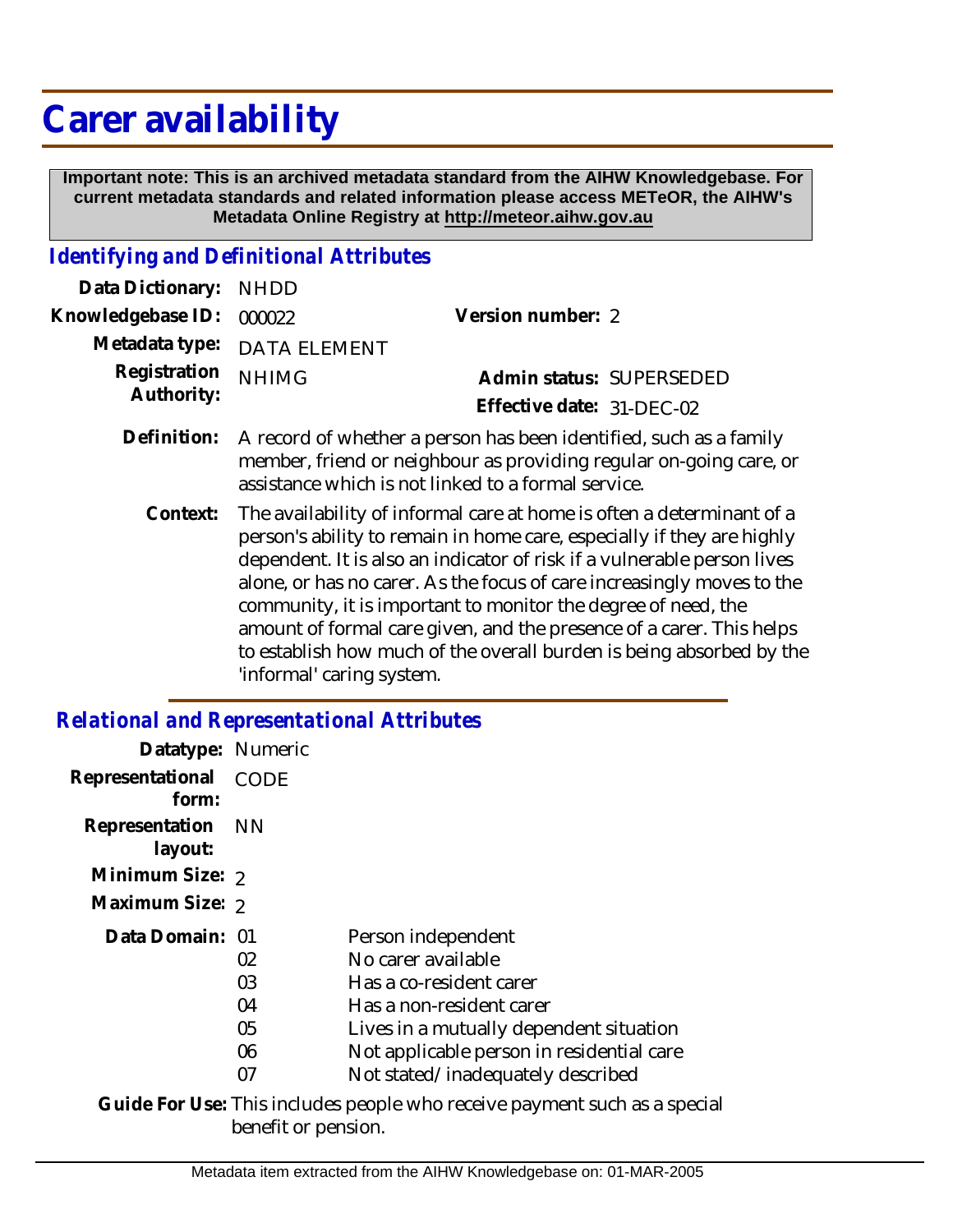This excludes formal services such as delivered meals or home help, persons arranged by formal services such as volunteers, and funded group housing or similar situations. Availability infers carer willingness and ability to undertake the caring role and can apply when there are several carers. Where a potential carer is not prepared to undertake the role, or when their capacity to carry out necessary tasks is minimal, then the person must be coded as not having 'No carer available'.

Where there are several carers, a decision should be taken as to which of these is the main or primary carer and code accordingly. The following descriptions may assist in the selection of the most appropriate data.

1. PERSON INDEPENDENT indicates that the person has no need for assistance from informal carers.

2. NO CARER AVAILABLE means that the person needs a carer but has no one able to provide informal care.

3. HAS A CO-RESIDENT CARER (excludes Code 5) means that the person has a carer who is living in the same household.

4. HAS A NON-RESIDENT CARER means that the person has a carer who is living in a different household.

5. LIVES IN A MUTUALLY DEPENDENT SITUATION (excludes Code 3) refers to those households where the service recipient and another person are mutually dependent. The critical aspect of such households is that if either member becomes unavailable for any reason, the other is either at high risk or unable to remain at home.

6. NOT APPLICABLE PERSON IN RESIDENTIAL CARE services are provided by a formal agency in a supported accommodation or other care facility.

99. NOT STATED/INSUFFICIENTLY DESCRIBED means that there is insufficient information to determine carer availability.

Collection Methods: Carer availability is to be collected at admission and again at discharge. The discharge information refers to the status immediately prior to the discharge, and not the need of the service recipient after the event.

**Related metadata:** supersedes previous data element Carer availability version 1